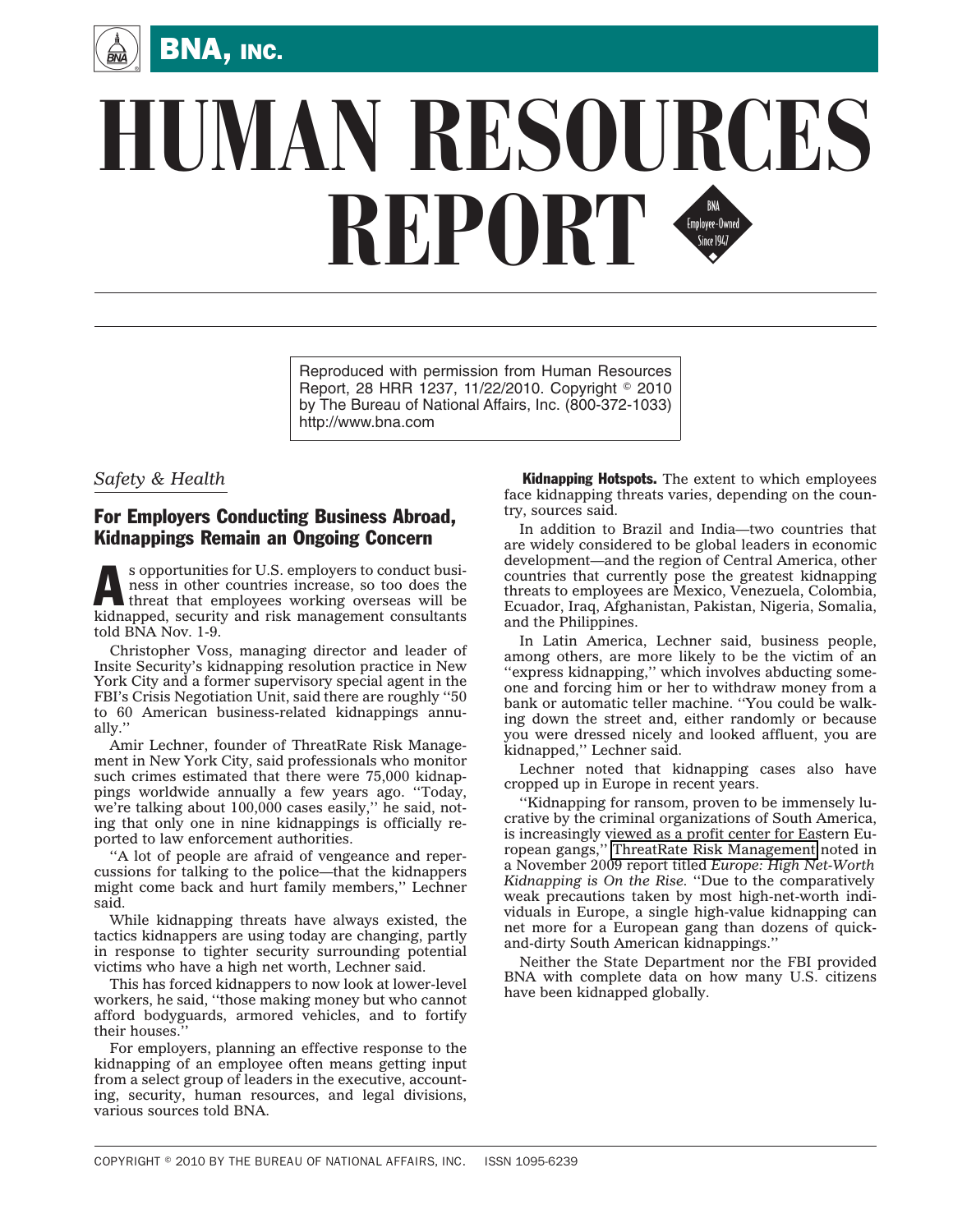''Other employees will be watching how the company handles employee safety,'' said Margaret Spence of Douglas Claims & Risk Consultants. ''Doing this wrong could send a bad message to employees who must continue travelling for the company.''

The State Department Nov. 10 issued a [travel warn](http://www.travel.state.gov/travel/cis_pa_tw/tw/tw_1764.html)[ing,](http://www.travel.state.gov/travel/cis_pa_tw/tw/tw_1764.html) however, about Colombia that in part said: ''In recent months there has been a marked increase in violent crime in Colombia. Murder rates have risen significantly in some major cities, particularly Medellin and Cali. Kidnapping remains a serious threat. U.S. citizens have been the victims of violent crime, including kidnapping and murder.''

It issued a similar warning Nov. 5 about conditions in Iraq, noting that ''violence and threats against U.S. citizens persist and no region should be considered safe from dangerous conditions, including explosions, kidnappings, and other terrorist and criminal attacks.''

A similar travel warning Oct. 19 about Nigeria noted that since January 2009, more than 111 foreign nationals—including 21 in 2010—have been kidnapped in Nigeria. ''Six foreign nationals were killed in connection with these abductions,'' the State Department said, and ''two U.S. citizens were killed in separate abduction attempts in Port Harcourt in April 2010.''

Risk Management Strategy. Employers should establish a comprehensive risk management plan that addresses the needs of the kidnapped employee, his or her family, and other employees in the organization, advised Margaret Spence, president of Douglas Claims & Risk Consultants in West Palm Beach, Fla., and a member of the Alexandria, Va.-based Society for Human Resource Management's special expertise panel on Employee Health, Safety, and Security.

She said families of employees who are kidnapped will want to know: ''Will the company stand by them during their time of need? Will the employee's pay continue while he or she is missing? Will the employee's health insurance continue? Will the company pay the ransom if one is demanded? How will the company work with authorities to assist the family?''

Spence said it also is important for organizations to create a plan that conveys information to other employees and prevents them from panicking. The goal is to maintain cohesiveness, she said.

''Other employees will be watching how the company handles employee safety,'' Spence said. ''Doing this wrong could send a bad message to employees who must continue travelling for the company.''

''You never want the kidnappers to know the [kidnap and ransom] insurance exists and you never want the kidnappers to know the amount of the insurance an employer has,'' said Matt McKinley of McKinley International Risk Management.

Lechner said employers must decide the extent to which they want to share information with employees about the kidnapping of a co-worker. ''I would recommend telling them what they need to know, but don't provide too much information,'' he said, in case the kidnapping was ''an inside job,'' meaning another employee was involved.

''Employees need to know the company is helping and supporting the family,'' Lechner said. At the same time, he added, ''Try to minimize how many people are involved in the case and how many people know about the case.''

Kidnap and Ransom Insurance. A proactive step HR can take, Spence said, involves making purchasing decisions related to kidnap and ransom (K&R) insurance as well as liability insurance. ''HR should be involved in all insurance purchase decisions,'' she said. ''They must be at the table when liability insurance policies are negotiated and they must understand the corporation's exposure.''

K&R insurance can include coverage for kidnapping, extortion, detention, personal accident, and permanent or total disability, said Matt McKinley, founder of McKinley International Risk Management in Malvern, Pa.

McKinley notes on his company's [website](http://www.mckinleyinternational.com/kidnap-and-ransom-insurance.html) that ''high quality'' K&R policies can cover ransom monies; full expenses for a security consultant; certain communication equipment; fees and expenses of an independent negotiator; expenses for an interpreter or public relations consultant; travel costs for the family of the victim; certain psychiatric and medical fees; the reward paid to an informant; salary replacement for the insured or his or her spouse, and legal liability payments.

''With most good insurers, K&R insurance has to be kept very quiet,'' McKinley told BNA. ''You never want the kidnappers to know the insurance exists and you never want the kidnappers to know the amount of the insurance an employer has.''

Spence said it also is important for employers to have legal liability coverage.

''If an employee is kidnapped and the family feels that the company was negligent in handling the kidnapping, recovery, or negotiations—they will file suit,'' she explained. ''Legal liability is always a slippery slope for employers but can be even more complex when an employee is kidnapped. HR has to be able to defuse the potential legal liability exposure with sound, well thoughtout policies and procedures.''